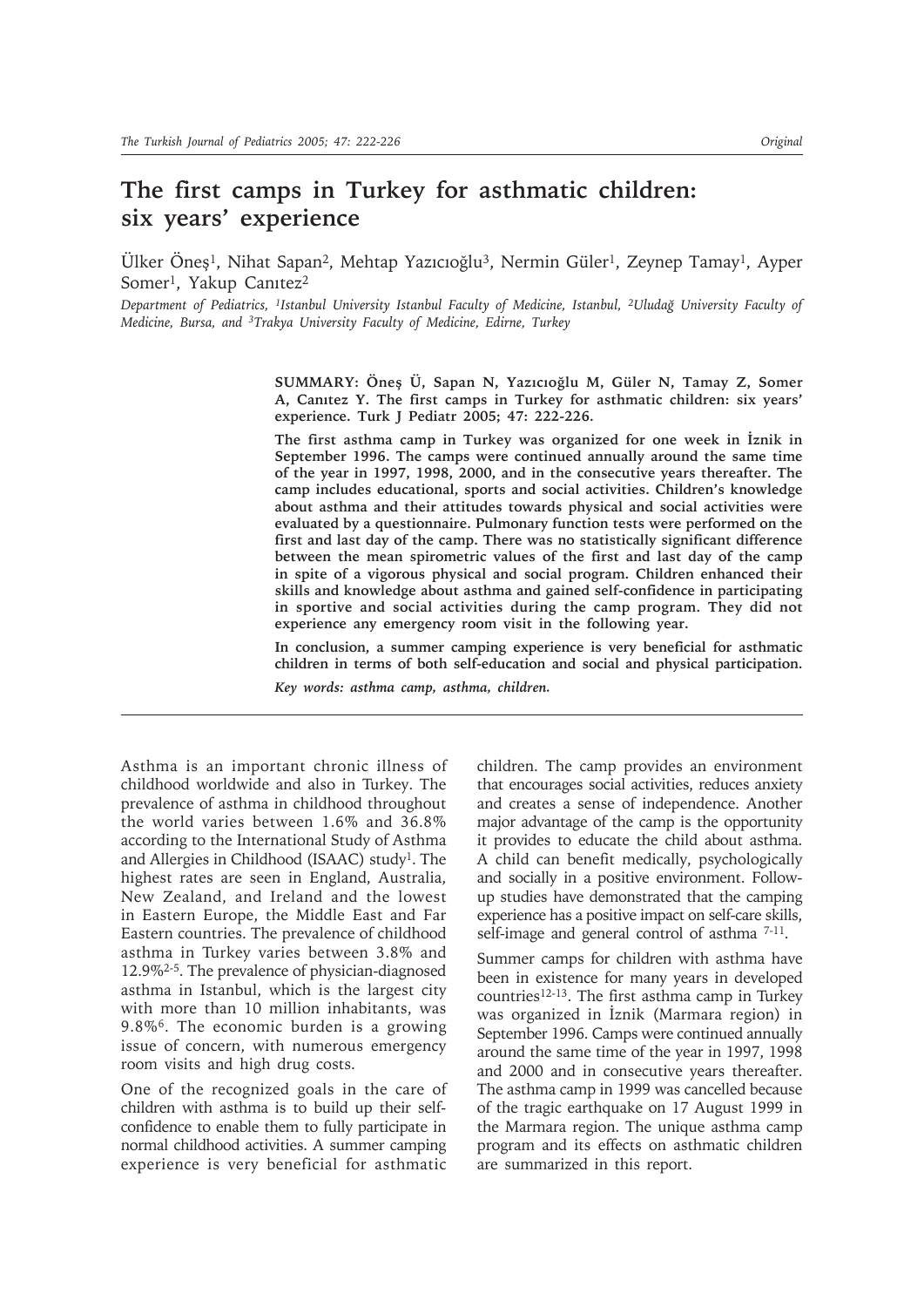## **Material and Methods**

*Patients:* Children (aged 7-16 years with mildto-moderate asthma) who were followed-up in the Pediatric Allergy Outpatient Clinics of Istanbul Medical University, Uludağ Medical University, Trakya Medical University and Cerrahpaşa Medical University and who were willing to attend the camp were accepted in the study. A brief written consent was obtained from the parents permitting their children to participate in the asthma summer camp and to be treated in an emergency if a severe asthma attack developed. Children with recent and frequent hospitalizations, hypoxic seizures, and psychological or severe emotional problems were excluded. Children who participated in the asthma camp once and were eager to attend again were also included in the subsequent asthma camps.

*Planning Committee:* The planning committee included a medical director, a nurse with asthma, a technician responsible for respiratory therapy, allergists, residents and medical students. The medical director was a pediatric allergist responsible for recruiting qualified physicians to provide medical coverage during the camp. The director was also responsible for ensuring that appropriate medications and emergency equipment were available at the camp, and for transporting critically ill children to the local emergency departments, if needed. Before the camp activities started, the medical staff performed physical examinations of the children, checked peak expiratory flow rates and monitored their receipt of their anti-asthmatic medications. The location of the camp had full sports facilities including experienced teachers for swimming, tennis and basketball.

All of the children and the medical personnel were insured for accidents throughout the camp.

*Camp Schedule:* There was a semi-Olympic sized swimming pool and a small pool for the beginners, as well as tennis, basketball and volleyball courts.

The camp day started at 8:00 a.m., followed by physical exercise for 15 minutes, and breakfast at 8:30. Activities such as swimming and tennis lasted for three hours. The kids were given some free time before lunch which was provided at noon. The afternoon program began with a 1.5-hour rest period from 12:30 to 14:00, followed by swimming until 16:00. Tennis

and swimming instructors provided constant supervision for their groups throughout the day. An educational program was scheduled from 17:00 to 17:45. On the first day of the camp, the children received educational sessions on asthma, and on the second day they were trained about the proper use of spacer devices and peak flow meters and breathing exercises. The children spent some time with the psychologists over the following two days, and the next two days they took lessons on photography, sculpting and painting. One day was reserved for visits to museums and historical places in the neighborhood. From 17:45 to 18:45, the children were offered activities such as basketball, darts and chess. Dinner was served at 19:00 and evening activities started at 20:00, and included disco dancing, camp fire, Olympic games and drama class. In the Olympic games, children competed in two groups, at the end of which each child received an award for his special feature.

The children were in bed by 22:00, and slept in rooms assigned according to age and sex. A physician or a medical student or a nurse chaperoned four children in each room.

*Camp Fee:* A reasonable fee for the camp, US\$75 per week, was requested from the participants. Pharmaceutical sponsors and the Association of Pediatric Respiratory Tract Diseases subsidized approximately 25-30% of campers who could not afford the full fee.

*Pulmonary Function Assessment:* Pulmonary function tests were performed on the first and last day of the camp using a portable spirometer (Microlab).

*Assessment of Children's Level of Knowledge About Asthma:* Starting with the last two camps, the children were requested to complete a questionnaire (Table I) concerning asthma on the first day of the camp.

*Assessment of the Camp by Children:* Also implemented as of the last two camps, the children completed a questionnaire (Table I) on the last day of the camp in which they were asked to evaluate the camp experience.

## **Results**

Thirty children and 16 medical personnel were enrolled during the first year of the camp. In the consecutive two years, the number of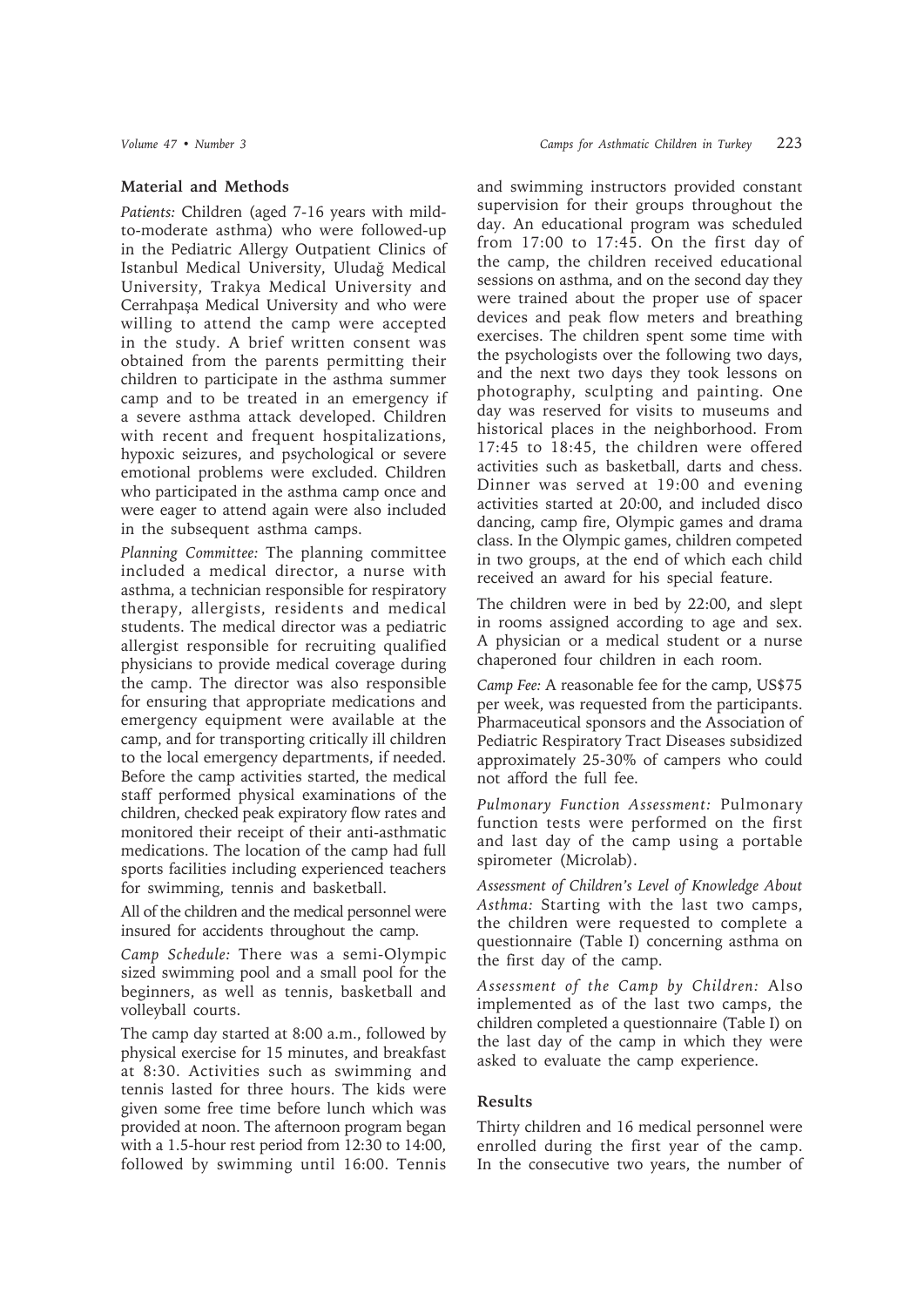**Table I.** Questionnaires about (1) Asthma and (2) the Camp

### 1. Asthma questionnaire

- 1. What is asthma?
- 2. Does an asthmatic child use medication when he has no complaints?
- 3. Can an asthmatic child do sports?
- 4. Which medication must the asthmatic child take when he experiences shortness of breath or cough?
- 5. Can an asthmatic child do all sports?
- 6. Do you use an inhalation device? If so, please describe.

#### 2. Camp questionnaire

- 1. Did you like the camp? Why?
- 2. Which was your favorite night activity?
- 3. Which was your favorite sport?
- 4. Did you like the meals? Which were your favorites? 5. Did you like your teachers? Did you feel uncomfortable with anybody? Why?
- 6. Was there any activity that you did not enjoy? Why?
- 7. Did you learn new things about asthma?
- 8. Was there any difference between this camp and your other previous vacations?
- 9. Did you enjoy being with the other asthmatic children?
- 10. Did you learn any knowledge or skill here?
- 11. Did you enjoy having a vacation away from home?
- 12. Are there any further suggestions?

participating children was 42 and 33 and of medical personnel 20 and 30, respectively. There were 66 children in the fourth year, 67 in the fifth, and 53 in the sixth year. The number of medical personnel was the same for the last five camps. The median ages and sex distribution of the children are reported in Table II.

difference between the first and the last day of the camps regarding these parameters. Although all children participated in all activities vigorously throughout the camp, no significant decline was detected in FVC, FEV1 or PEF values.

Less than 10% of the children experienced a mild-to-moderate acute asthmatic attack in

|                            | 1996     | 1997   | 1998   | 2000     | 2001     | 2002     |
|----------------------------|----------|--------|--------|----------|----------|----------|
| Number of patients         | 30       | 42     | 33     | 66       | 67       | 53       |
| Age range (years)          | 8-16     | 7-14   | 8-14   | 8-15     | 7-16     | $7 - 17$ |
| Median age (years)         | 11       | 12     | 13     | 10       | 11       | 11       |
| Sex distribution $(M/F)$   | 24/6     | 34/8   | 24/9   | 41/25    | 52/15    | 34/19    |
| Duration of asthma (years) | $1 - 13$ | $1-13$ | $1-12$ | $1 - 12$ | $1 - 13$ | $1 - 12$ |
| Number of personnel        | 16       | 20     | 30     | 30       | 30       | 30       |

**Table II.** Patient Features and Number of Personnel in the Camps

Ten, 15, 12, 40, 42, and 40 children in 1997, 1998, 2000, 2001 and 2002, respectively, already knew how to swim, but improved their style and increased their lung capacities. The rest of the children were trained for swimming for three days in the small pool, and then allowed to swim in the semi-Olympic pool.

The forced vital capacity (FVC), forced expiratory volume in 1 second (FEV1) and peak expiratory flow (PEF) values are shown in Table III. There was no statistically significant each camp. They received inhalation therapy with salbutamol and oral steroids for a brief period based on the attack severity.

The evaluation of the questionnaire revealed that more than 90% of the children were informed about triggers and medications but did not understand what asthma is. Only half of them knew the difference between the rescue therapy and the prophylactic therapy. Eighty percent thought that an asthmatic child could do some sports under the condition that he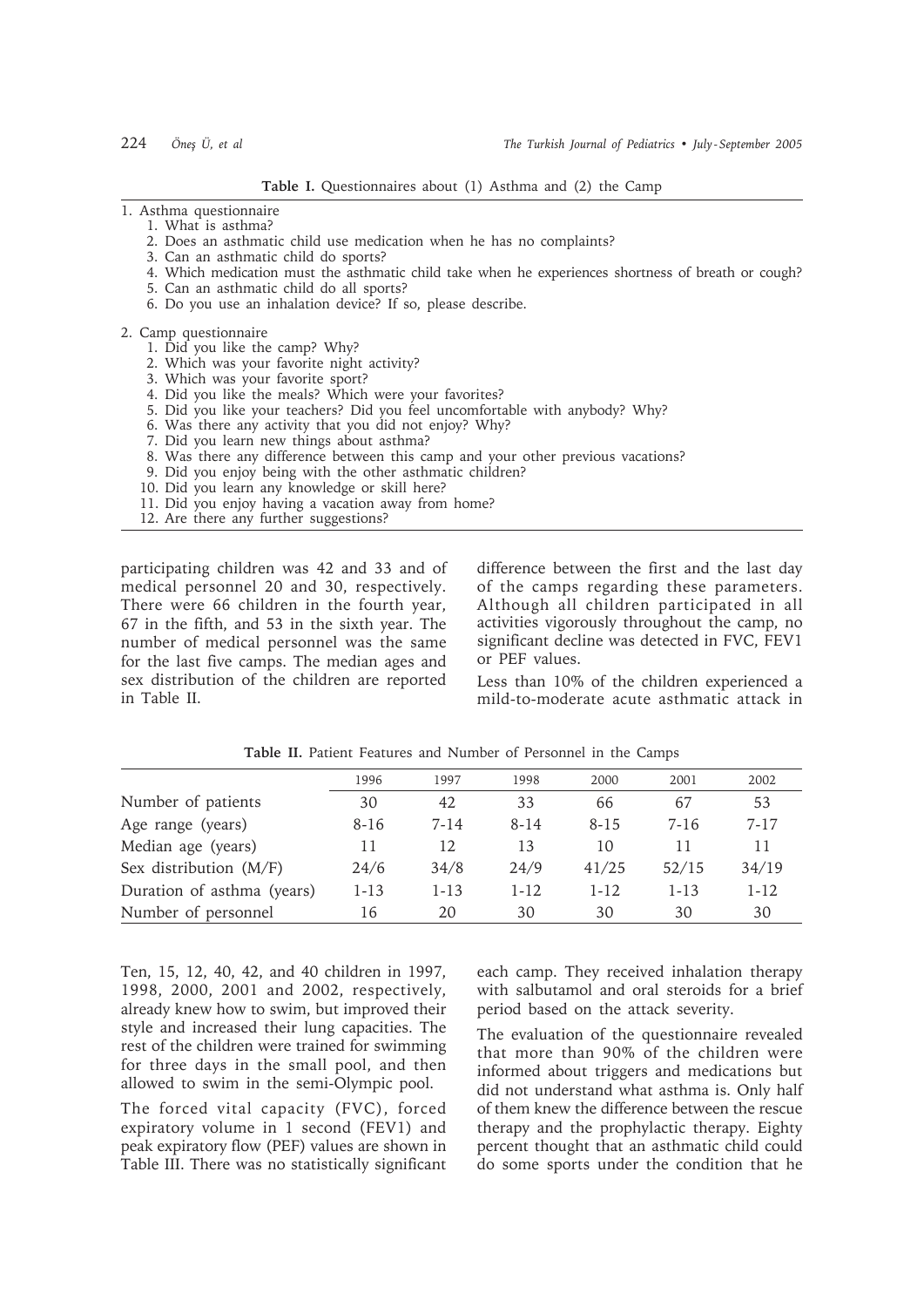| $\left  \ldots \right $ |      |      |      |      |      |      |  |  |  |  |
|-------------------------|------|------|------|------|------|------|--|--|--|--|
| Year                    | 1996 | 1997 | 1998 | 2000 | 2001 | 2002 |  |  |  |  |
| <b>FVC</b>              |      |      |      |      |      |      |  |  |  |  |
| First day               | 89   | 81   | 82   | 83   | 80   | 78   |  |  |  |  |
| Last day                | 86   | 80   | 82   | 83   | 81   | 76   |  |  |  |  |
| FEV1                    |      |      |      |      |      |      |  |  |  |  |
| First day               | 85   | 88   | 90   | 90   | 88   | 89   |  |  |  |  |
| Last day                | 85   | 88   | 89   | 91   | 88   | 85   |  |  |  |  |
| PEF                     |      |      |      |      |      |      |  |  |  |  |
| First day               | 77   | 76   | 80   | 74   | 74   | 77   |  |  |  |  |
| Last day                | 79   | 75   | 82   | 75   | 75   | 73   |  |  |  |  |
|                         |      |      |      |      |      |      |  |  |  |  |

**Table III.** Pulmonary Function Test Results of the Children Attending the Asthma Camp [mean values (% predicted)]

FVC: forced vital capacity, FEV1: forced expiratory volume in 1 second, PEF: peak expiratory flow.

does not sweat. Thirty percent of the children were not using their devices properly and needed further education. The favorite night activity was the Olympic games event. The children, most of whom did not do sports on a regular basis, enjoyed participating in sports activities, especially swimming. They liked all the meals, but requested more pizzas, sausages, and pastries. They responded positively regarding the teachers, and also reported that they had received valuable information which they previously did not know about asthma. For most of the children, the camp was their first experience of being separated from their parents. They were very happy to be with the other asthmatic children and on their own.

Children who participated in the asthma camp did not experience any emergency room visit in the following year. Twenty to thirty percent of children in each camp also joined the next asthma camp as it was a very enjoyable experience for them.

## **Discussion**

Summer camps for children with asthma have been arranged for many years in developed countries, especially in the United States, and the positive impact on asthmatic children has been shown<sup>12,13</sup>.

Summer asthma camp has been held annually in İznik, Turkey since 1996, and we have also observed that summer camps are very beneficial for asthmatic children.

It is generally believed that asthmatic children cannot do sports activities well. However, asthmatic children can do all sports, especially swimming, if optimum and adequate conditions are provided. In fact, 11% of American athletes who participated in the 1984 Olympic games were asthmatic and 54% of them were medalists. Mark Spits and Tom Dolan were Olympic swimmers with asthma who received gold medals in 1972 and 1996, respectively. Throughout our camp experience, all children participated in the physical exercises, swimming, and tennis lessons, and expanded their range of physical activities in a safely controlled environment. Although the camp program was vigorous, we did not detect any significant decline in mean FVC, FEV1 or PEF values of children between the first and the last day of the camps. We observed mild acute asthmatic attacks only in a minority of the patients. These findings point out that asthma is not an obstacle to enjoying a wide range of activities in optimum conditions. The children's eagerness to attend the camp more than once demonstrated their greater degree of confidence in participating in a wide range of physical activities.

The questionnaire about asthma showed that nearly half of the children were not properly informed regarding effective management of asthma. Although educational programs covering asthma in outpatient clinics can improve self-management of asthma, there is not always adequate time or optimum conditions for these types of programs in Turkey due to excess patient burden in outpatient clinics. However, asthma camps provide sufficient time for children and personnel for educational programs, in addition to which children can practice and learn how to manage with the disease on their own.